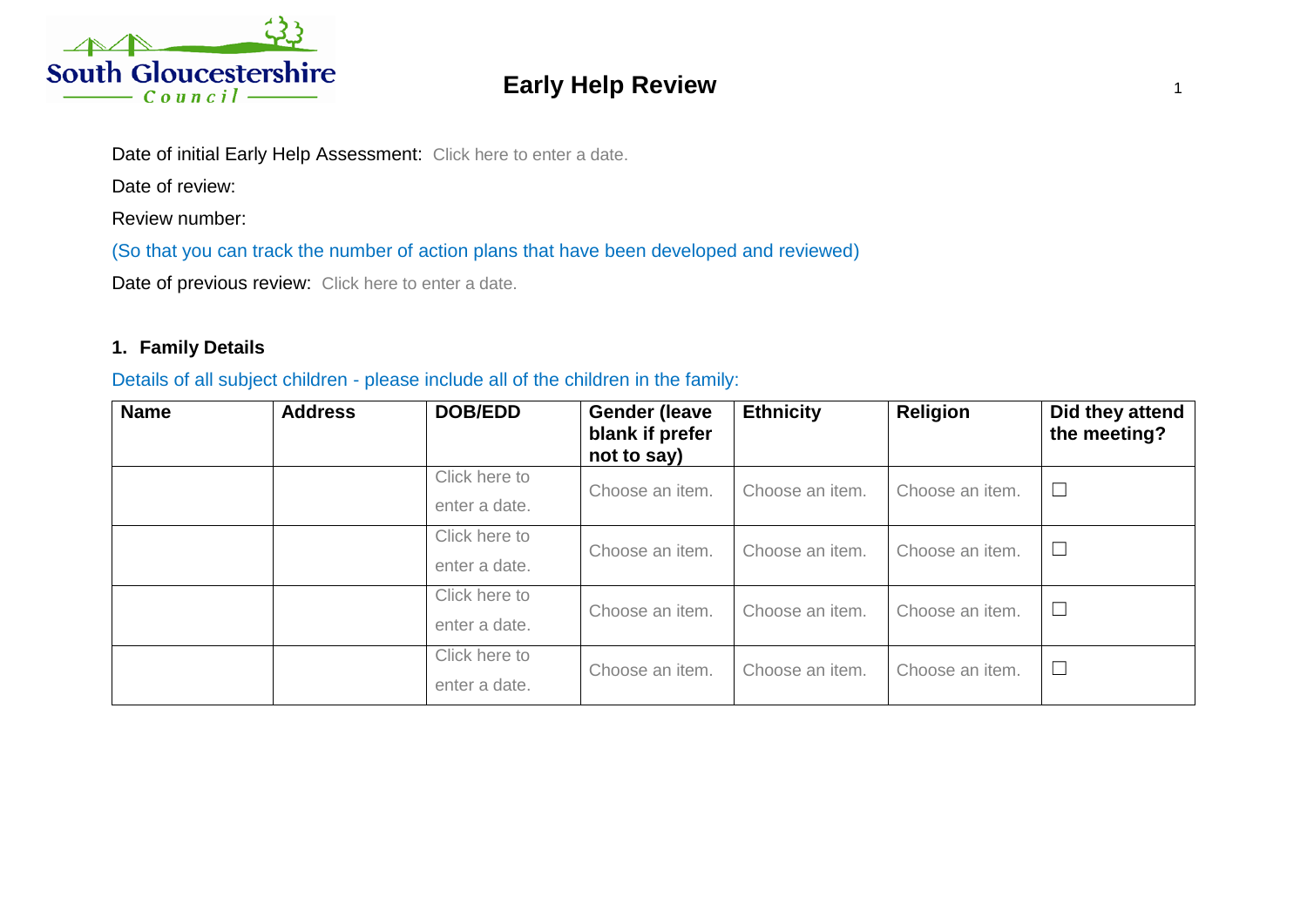| <b>Name</b> | Relationship<br>to the<br>child/ren | <b>Parental</b><br>Responsi<br>bility? | <b>Address</b> | Gender<br>(leave blank  <br>if prefer not<br>to say) | <b>Contact Details</b><br>(email/contact number) | Did they<br>attend<br>the<br>meeting? |
|-------------|-------------------------------------|----------------------------------------|----------------|------------------------------------------------------|--------------------------------------------------|---------------------------------------|
|             |                                     | $\Box$                                 |                | Choose an<br>item.                                   |                                                  | $\Box$                                |
|             |                                     | $\Box$                                 |                | Choose an<br>item.                                   |                                                  | $\Box$                                |
|             |                                     | $\Box$                                 |                | Choose an<br>item.                                   |                                                  |                                       |
|             |                                     | $\Box$                                 |                | Choose an<br>item.                                   |                                                  | $\overline{\phantom{a}}$              |

Details of all parents/carers/guardians in the family - please include all of the adults/carers/guardians:

Communication needs (including language) regarding any of the people (including adults and pre/non-verbal children) to be included in this assessment: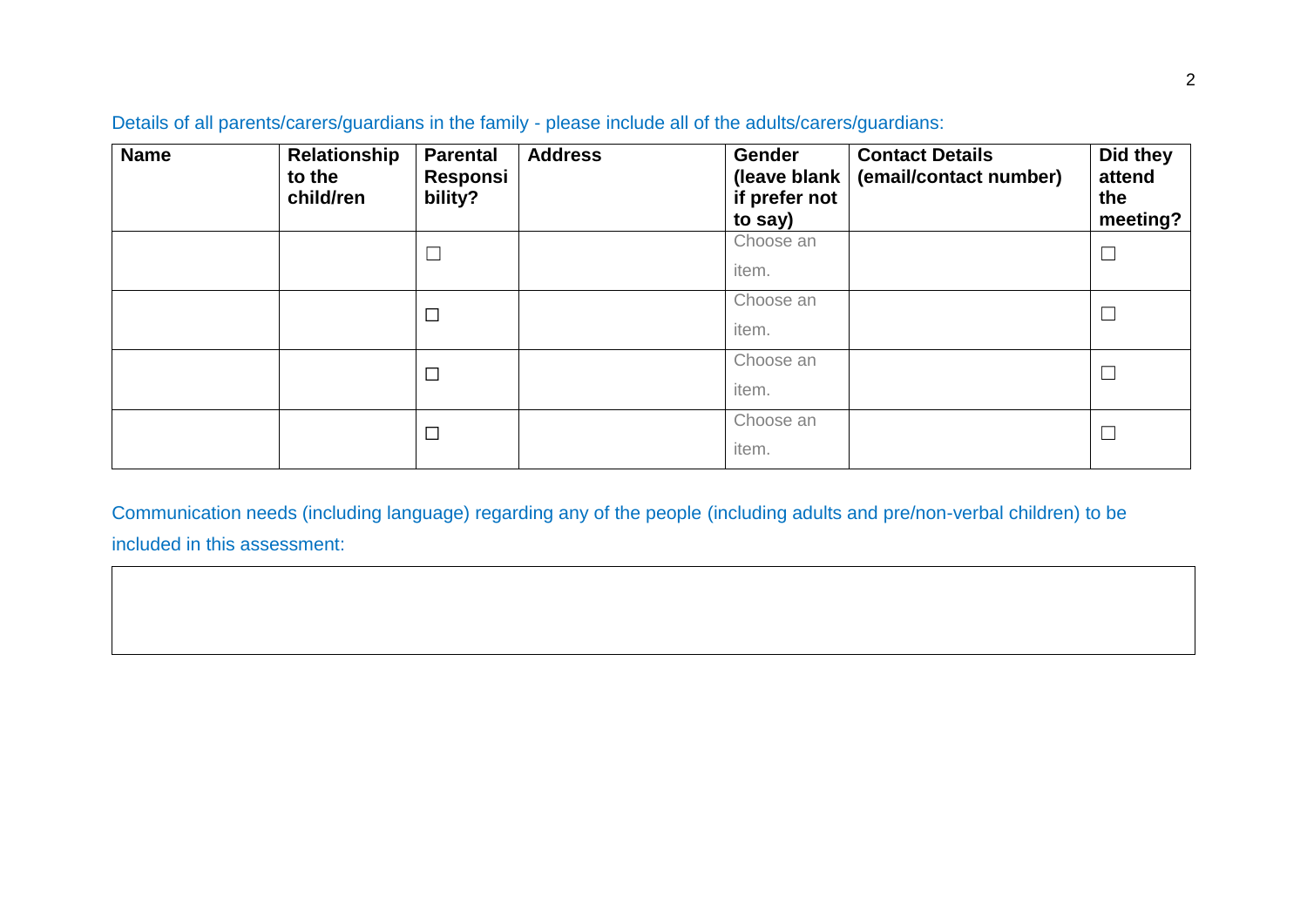Details of the people who are supporting the family:

*(Record all agencies involved e.g. GP, HV, pre-school, school, etc. Contact details are important and should include a phone contact number and email where the professional is happy for this to be shared with the family)*

| Name of the people who<br>are supporting the family | <b>Role/Relationship</b> | Organisation | <b>Contact Details</b><br>(email/contact number) | Lead<br><b>Professional</b> | Did they<br>attend the<br>meeting? |
|-----------------------------------------------------|--------------------------|--------------|--------------------------------------------------|-----------------------------|------------------------------------|
|                                                     |                          |              |                                                  | $\Box$                      | $\Box$                             |
|                                                     |                          |              |                                                  |                             | $\overline{\phantom{a}}$           |
|                                                     |                          |              |                                                  | $\Box$                      | $\overline{\phantom{a}}$           |
|                                                     |                          |              |                                                  | $\overline{\phantom{a}}$    | $\Box$                             |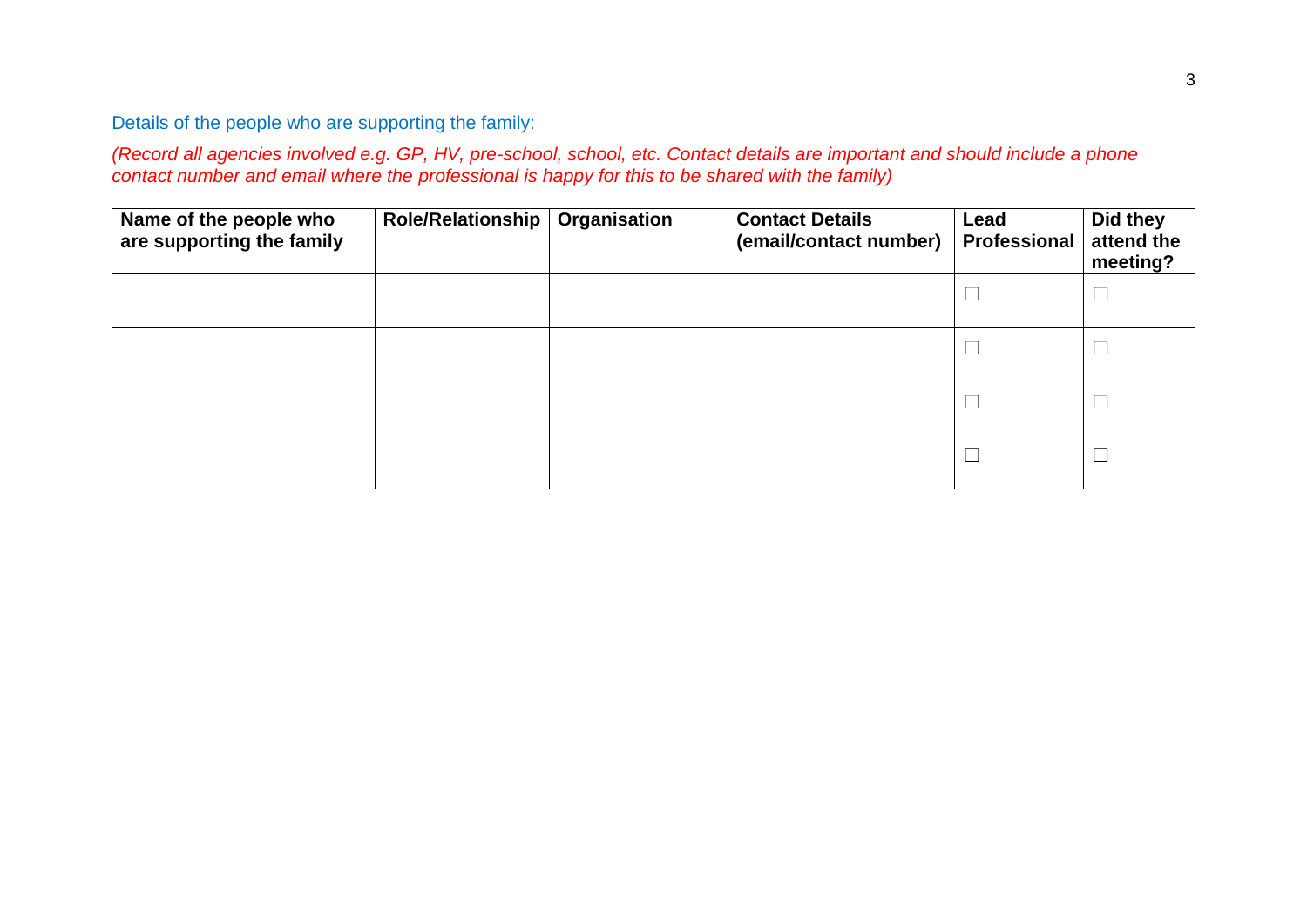#### **2a. General Update** (Please include the views of family members and professionals)

## **How have things been since we last met?**

Use the boxes below to have a conversation about the current situation - some of these updates can be copied and pasted into the update box (below), where they relate to specific actions on the previous plan (see section 2b).

#### **What has been going well?**

- Please include all the family's views and those of the practitioner(s), in their own words where possible/appropriate.
- How have things been better? When have you been able to do things differently and how has this helped?
- Who are the people who have helped things be better and what have they done that has helped?

**What hasn't gone as well as you had hoped? Are there any more significant events/concerns that we are worried about since we last met?** (Remember to include actions related to these new concerns within the new Early Help Plan below).

- Please include all the family's views and those of the practitioner(s), in their own words where possible/appropriate.
- Why haven't things progressed or changed as you had hoped? What else needs to happen to enable these changes to be made?
- How serious is the event/concerns and how does it affect everybody's wellbeing?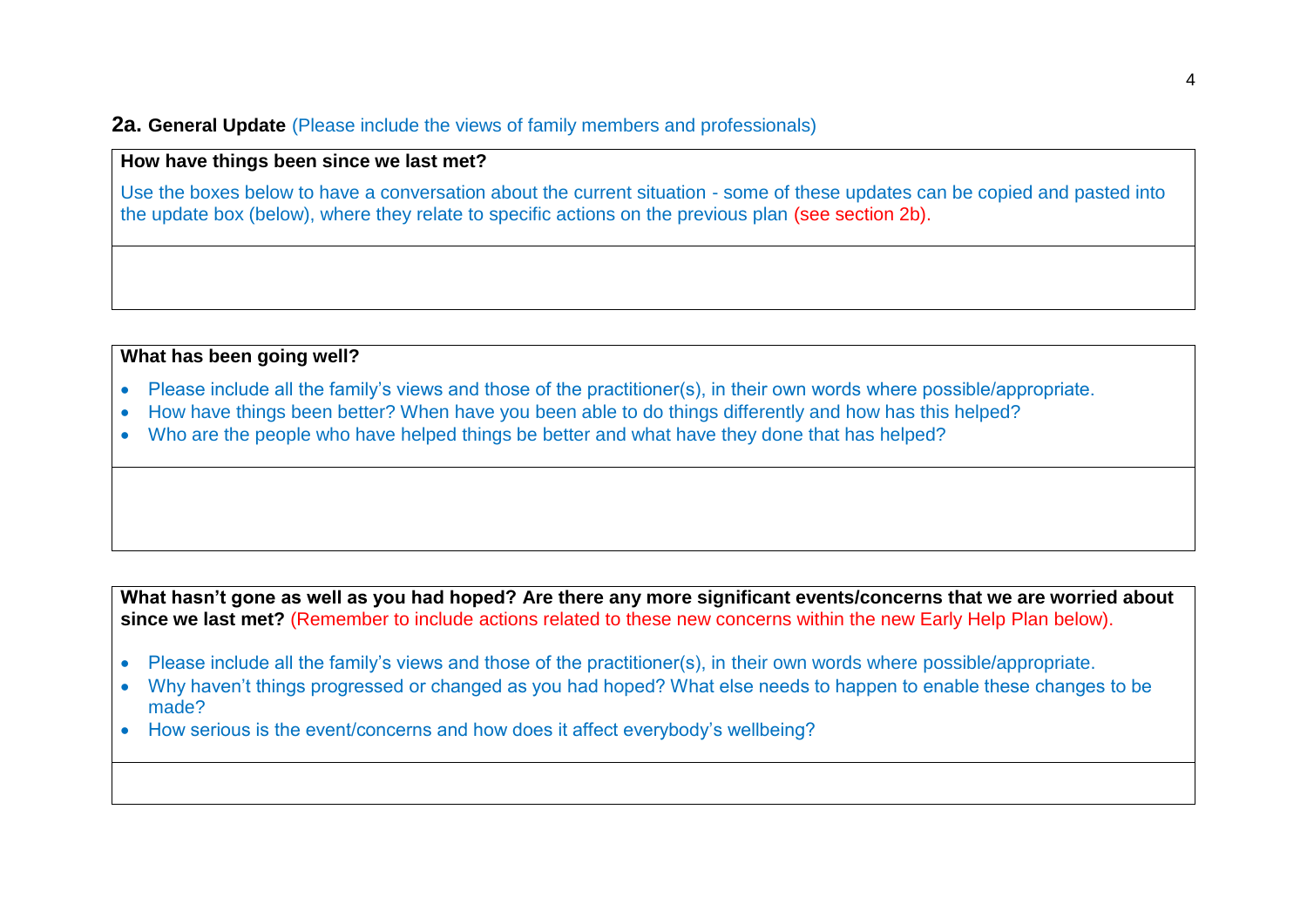# **2b. Specific updates against agreed actions on the previous plan**

(Please copy and paste actions from previous plan and add an update in the final column)

| What needed to be done? | By whom? | Update – what progress has been     |
|-------------------------|----------|-------------------------------------|
|                         |          | made towards achieving the actions? |
|                         |          |                                     |
|                         |          |                                     |
|                         |          |                                     |

## **3. New Early Help Plan**

- What needs to be done to make the changes and by when?
- Who can help the family achieve these changes, what specifically can they do? Who do we need to tell about the plan?
- Remember to include any new worries or concerns and any ongoing actions from the previous plan.

Ending the Early Help Plan – if the Early Help Assessment and Plan is no longer required or parent(s)/carers are no longer consenting to the plan, please ensure you notify Compass so we can amend our records.

| What needs to be done? | By whom? | By when? |
|------------------------|----------|----------|
|                        |          |          |
|                        |          |          |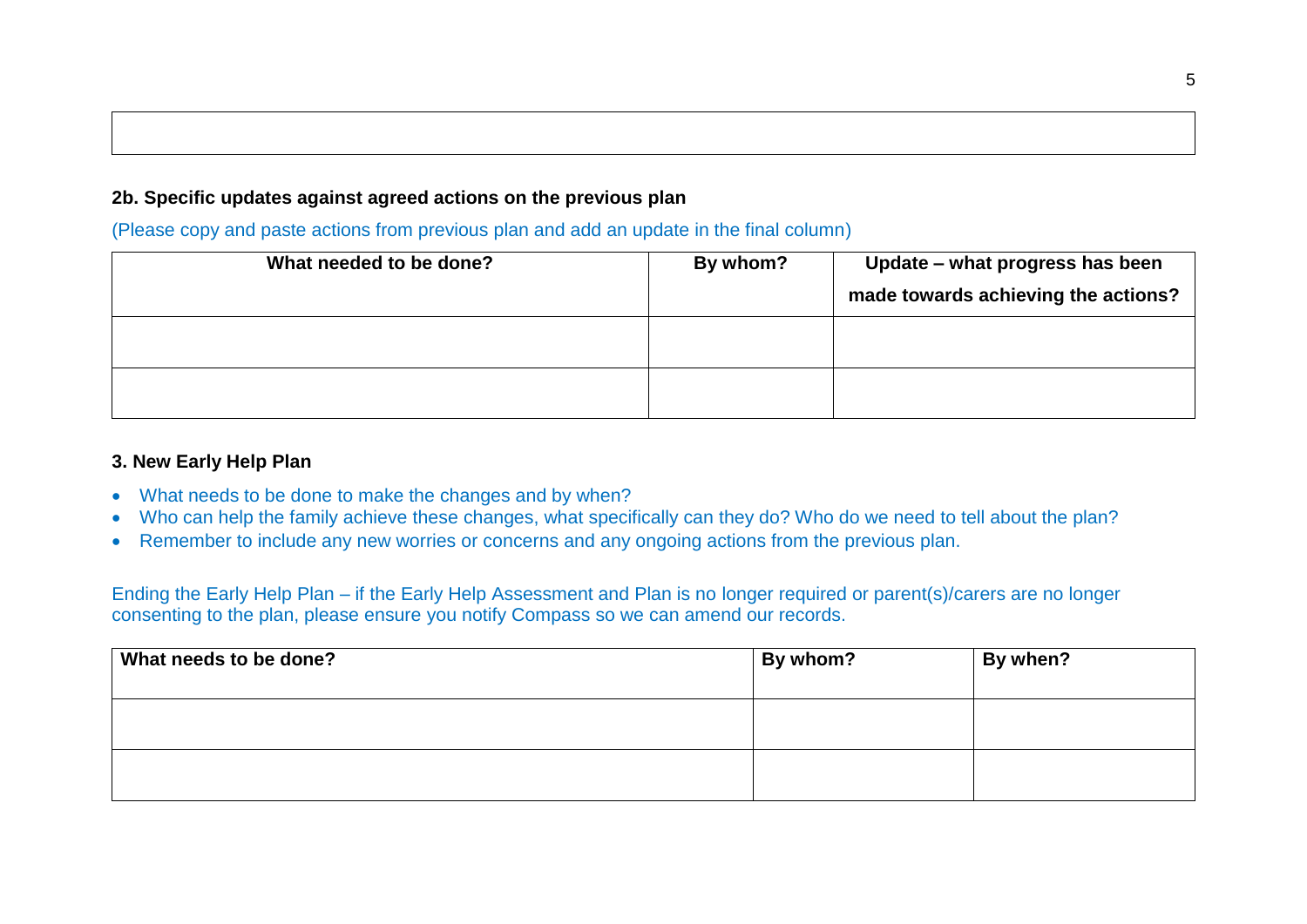| Date of next review: |  |
|----------------------|--|
| <b>Venue:</b>        |  |

## **Child/Young Person's Comments on this review**

- How do you think the plan is going so far? Are you happy with the progress you have made so far? Is it helping things get better?
- Has everyone done what they said they were going to do or explained to you why not?

| <b>Child/Young Person's Name</b> | <b>Comments</b> |
|----------------------------------|-----------------|
|                                  |                 |

#### **Parents/Carers'/Guardians' comments on this review**

- How do you think the plan is going so far? Are you happy with the progress you have made so far? Is it helping things get better?
- Has everyone done what they said they were going to do or explained to you why not?

| Parents/Carers'/Guardians' Name   Comments |  |
|--------------------------------------------|--|
|                                            |  |